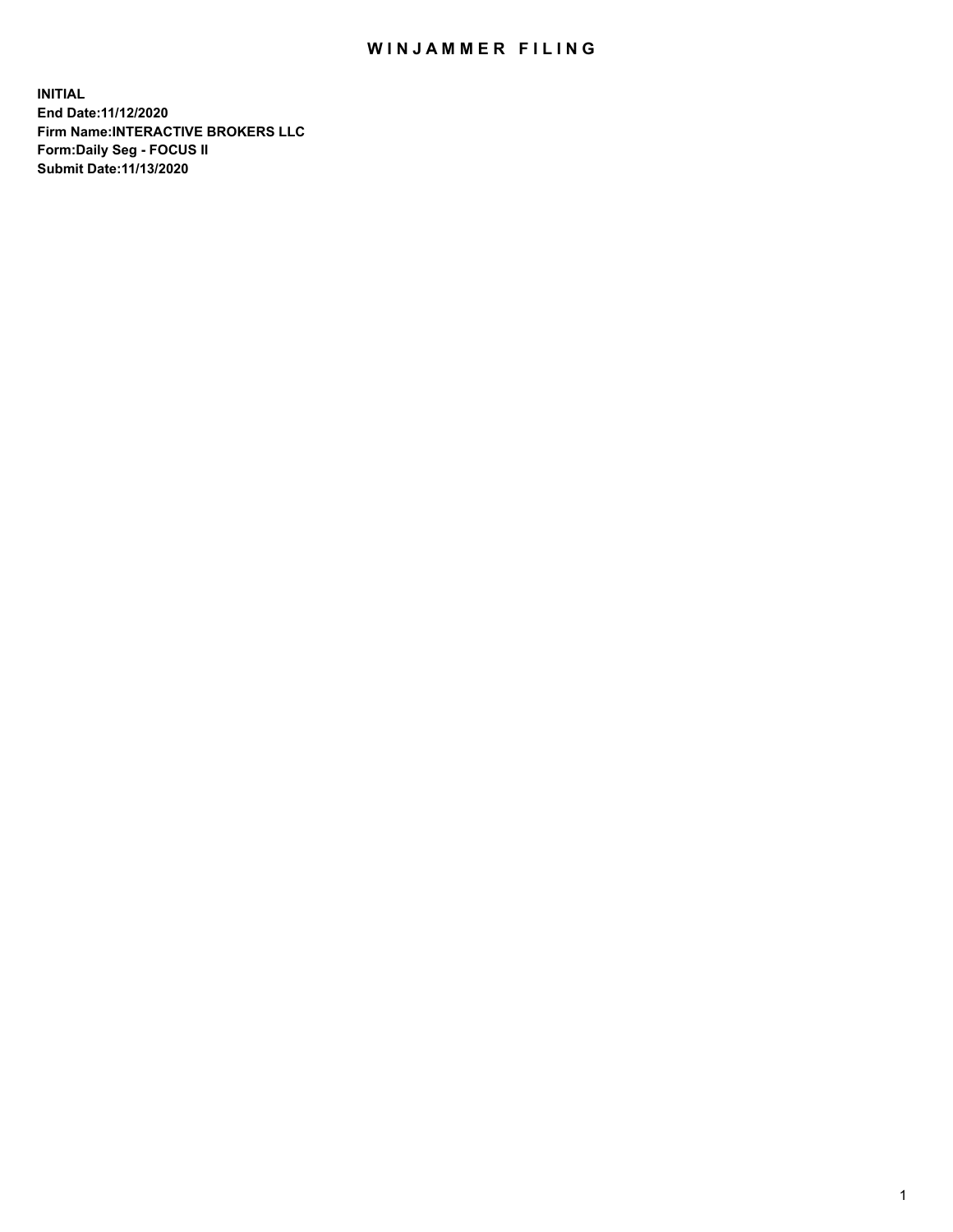**INITIAL End Date:11/12/2020 Firm Name:INTERACTIVE BROKERS LLC Form:Daily Seg - FOCUS II Submit Date:11/13/2020 Daily Segregation - Cover Page**

| Name of Company                                                                                                                                                                                                                                                                                                                | <b>INTERACTIVE BROKERS LLC</b>                                                                           |
|--------------------------------------------------------------------------------------------------------------------------------------------------------------------------------------------------------------------------------------------------------------------------------------------------------------------------------|----------------------------------------------------------------------------------------------------------|
| <b>Contact Name</b>                                                                                                                                                                                                                                                                                                            | James Menicucci                                                                                          |
| <b>Contact Phone Number</b>                                                                                                                                                                                                                                                                                                    | 203-618-8085                                                                                             |
| <b>Contact Email Address</b>                                                                                                                                                                                                                                                                                                   | jmenicucci@interactivebrokers.c<br>om                                                                    |
| FCM's Customer Segregated Funds Residual Interest Target (choose one):<br>a. Minimum dollar amount: ; or<br>b. Minimum percentage of customer segregated funds required:% ; or<br>c. Dollar amount range between: and; or<br>d. Percentage range of customer segregated funds required between:% and%.                         | $\overline{\mathbf{0}}$<br>$\overline{\mathbf{0}}$<br>155,000,000 245,000,000<br>0 <sub>0</sub>          |
| FCM's Customer Secured Amount Funds Residual Interest Target (choose one):<br>a. Minimum dollar amount: ; or<br>b. Minimum percentage of customer secured funds required:%; or<br>c. Dollar amount range between: and; or<br>d. Percentage range of customer secured funds required between:% and%.                            | $\overline{\mathbf{0}}$<br>$\overline{\mathbf{0}}$<br>80,000,000 120,000,000<br>00                       |
| FCM's Cleared Swaps Customer Collateral Residual Interest Target (choose one):<br>a. Minimum dollar amount: ; or<br>b. Minimum percentage of cleared swaps customer collateral required:% ; or<br>c. Dollar amount range between: and; or<br>d. Percentage range of cleared swaps customer collateral required between:% and%. | $\overline{\mathbf{0}}$<br>$\underline{\mathbf{0}}$<br>$\underline{0}$ $\underline{0}$<br>0 <sub>0</sub> |

Attach supporting documents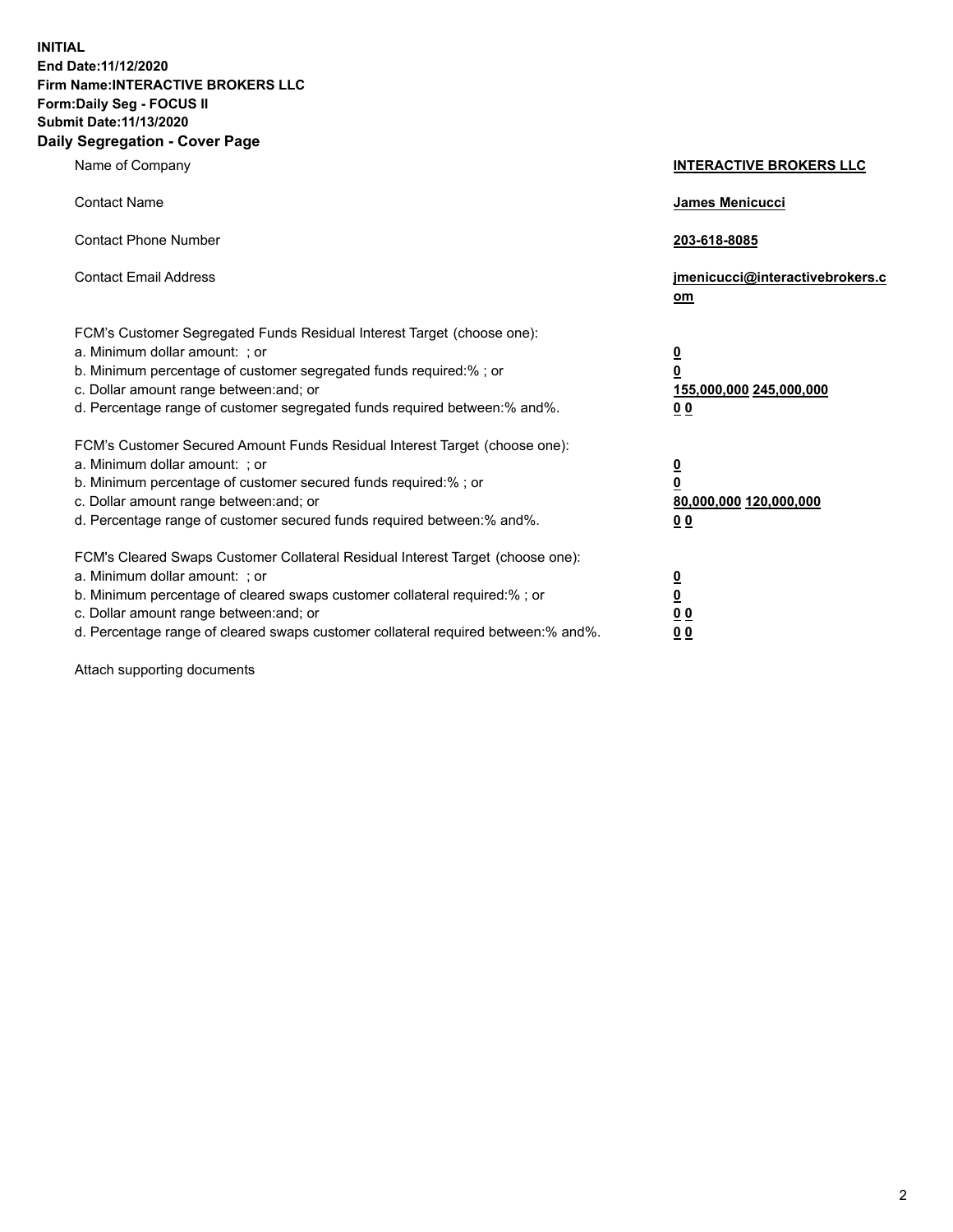## **INITIAL End Date:11/12/2020 Firm Name:INTERACTIVE BROKERS LLC Form:Daily Seg - FOCUS II Submit Date:11/13/2020 Daily Segregation - Secured Amounts**

|     | Dany Ocgregation - Occarea Amounts                                                          |                                                 |
|-----|---------------------------------------------------------------------------------------------|-------------------------------------------------|
|     | Foreign Futures and Foreign Options Secured Amounts                                         |                                                 |
|     | Amount required to be set aside pursuant to law, rule or regulation of a foreign            | $0$ [7305]                                      |
|     | government or a rule of a self-regulatory organization authorized thereunder                |                                                 |
| 1.  | Net ledger balance - Foreign Futures and Foreign Option Trading - All Customers             |                                                 |
|     | A. Cash                                                                                     | 584,366,859 [7315]                              |
|     | B. Securities (at market)                                                                   | $0$ [7317]                                      |
| 2.  | Net unrealized profit (loss) in open futures contracts traded on a foreign board of trade   | 28,855,424 [7325]                               |
| 3.  | Exchange traded options                                                                     |                                                 |
|     | a. Market value of open option contracts purchased on a foreign board of trade              | 2,084,781 [7335]                                |
|     | b. Market value of open contracts granted (sold) on a foreign board of trade                | -948,661 [7337]                                 |
| 4.  | Net equity (deficit) (add lines 1. 2. and 3.)                                               | 614, 358, 403 [7345]                            |
| 5.  | Account liquidating to a deficit and account with a debit balances - gross amount           | 11,487 [7351]                                   |
|     | Less: amount offset by customer owned securities                                            | 0 [7352] 11,487 [7354]                          |
| 6.  | Amount required to be set aside as the secured amount - Net Liquidating Equity              | 614,369,890 [7355]                              |
|     | Method (add lines 4 and 5)                                                                  |                                                 |
| 7.  | Greater of amount required to be set aside pursuant to foreign jurisdiction (above) or line | 614,369,890 [7360]                              |
|     | 6.                                                                                          |                                                 |
|     | FUNDS DEPOSITED IN SEPARATE REGULATION 30.7 ACCOUNTS                                        |                                                 |
| 1.  | Cash in banks                                                                               |                                                 |
|     | A. Banks located in the United States                                                       | 70,420,945 [7500]                               |
|     | B. Other banks qualified under Regulation 30.7                                              | 0 [7520] 70,420,945 [7530]                      |
| 2.  | Securities                                                                                  |                                                 |
|     | A. In safekeeping with banks located in the United States                                   | 499,901,000 [7540]                              |
|     | B. In safekeeping with other banks qualified under Regulation 30.7                          | 0 [7560] 499,901,000 [7570]                     |
| 3.  | Equities with registered futures commission merchants                                       |                                                 |
|     | A. Cash                                                                                     | $0$ [7580]                                      |
|     | <b>B.</b> Securities                                                                        | $0$ [7590]                                      |
|     | C. Unrealized gain (loss) on open futures contracts                                         | $0$ [7600]                                      |
|     | D. Value of long option contracts                                                           | $0$ [7610]                                      |
|     | E. Value of short option contracts                                                          | 0 [7615] 0 [7620]                               |
| 4.  | Amounts held by clearing organizations of foreign boards of trade                           |                                                 |
|     | A. Cash                                                                                     | $0$ [7640]                                      |
|     | <b>B.</b> Securities                                                                        | $0$ [7650]                                      |
|     | C. Amount due to (from) clearing organization - daily variation                             | $0$ [7660]                                      |
|     | D. Value of long option contracts                                                           | $0$ [7670]                                      |
|     | E. Value of short option contracts                                                          | 0 [7675] 0 [7680]                               |
| 5.  | Amounts held by members of foreign boards of trade                                          |                                                 |
|     | A. Cash                                                                                     | 133,646,979 [7700]                              |
|     | <b>B.</b> Securities                                                                        | $0$ [7710]                                      |
|     | C. Unrealized gain (loss) on open futures contracts                                         | 37,956,837 [7720]                               |
|     | D. Value of long option contracts                                                           | 2,084,781 [7730]                                |
|     | E. Value of short option contracts                                                          | <mark>-948,661</mark> [7735] 172,739,936 [7740] |
| 6.  | Amounts with other depositories designated by a foreign board of trade                      | $0$ [7760]                                      |
| 7.  | Segregated funds on hand                                                                    | $0$ [7765]                                      |
| 8.  | Total funds in separate section 30.7 accounts                                               | 743,061,881 [7770]                              |
| 9.  | Excess (deficiency) Set Aside for Secured Amount (subtract line 7 Secured Statement         | 128,691,991 [7380]                              |
|     | Page 1 from Line 8)                                                                         |                                                 |
| 10. | Management Target Amount for Excess funds in separate section 30.7 accounts                 | 80,000,000 [7780]                               |
| 11. | Excess (deficiency) funds in separate 30.7 accounts over (under) Management Target          | 48,691,991 [7785]                               |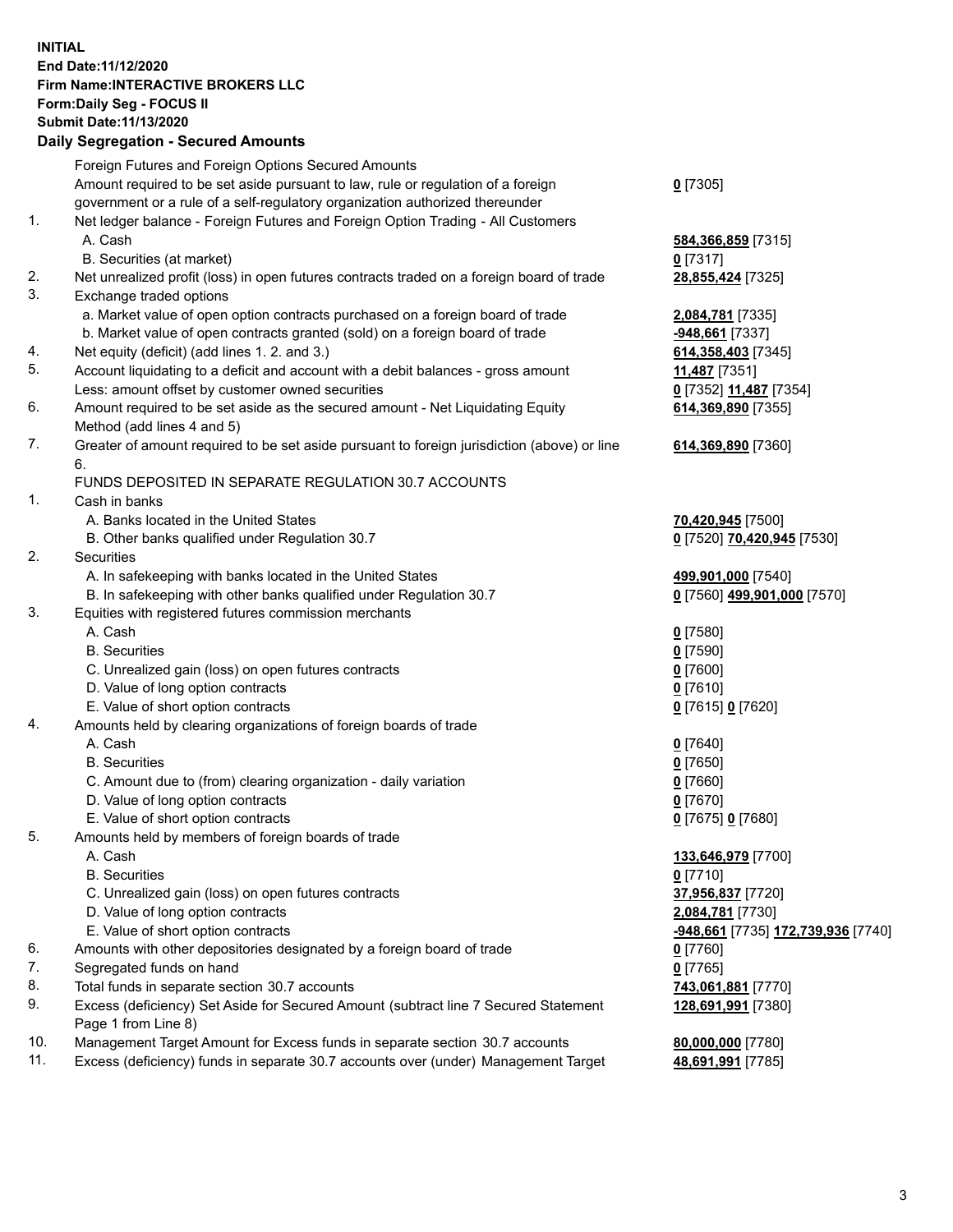**INITIAL End Date:11/12/2020 Firm Name:INTERACTIVE BROKERS LLC Form:Daily Seg - FOCUS II Submit Date:11/13/2020 Daily Segregation - Segregation Statement** SEGREGATION REQUIREMENTS(Section 4d(2) of the CEAct) 1. Net ledger balance A. Cash **5,514,582,316** [7010] B. Securities (at market) **0** [7020] 2. Net unrealized profit (loss) in open futures contracts traded on a contract market **4,038,835** [7030] 3. Exchange traded options A. Add market value of open option contracts purchased on a contract market **286,587,139** [7032] B. Deduct market value of open option contracts granted (sold) on a contract market **-263,974,685** [7033] 4. Net equity (deficit) (add lines 1, 2 and 3) **5,541,233,605** [7040] 5. Accounts liquidating to a deficit and accounts with debit balances - gross amount **5,932,859** [7045] Less: amount offset by customer securities **0** [7047] **5,932,859** [7050] 6. Amount required to be segregated (add lines 4 and 5) **5,547,166,464** [7060] FUNDS IN SEGREGATED ACCOUNTS 7. Deposited in segregated funds bank accounts A. Cash **1,281,139,601** [7070] B. Securities representing investments of customers' funds (at market) **2,491,890,125** [7080] C. Securities held for particular customers or option customers in lieu of cash (at market) **0** [7090] 8. Margins on deposit with derivatives clearing organizations of contract markets A. Cash **2,028,024** [7100] B. Securities representing investments of customers' funds (at market) **1,978,914,518** [7110] C. Securities held for particular customers or option customers in lieu of cash (at market) **0** [7120] 9. Net settlement from (to) derivatives clearing organizations of contract markets **-19,386,775** [7130] 10. Exchange traded options A. Value of open long option contracts **286,410,350** [7132] B. Value of open short option contracts **-263,918,798** [7133] 11. Net equities with other FCMs A. Net liquidating equity **0** [7140] B. Securities representing investments of customers' funds (at market) **0** [7160] C. Securities held for particular customers or option customers in lieu of cash (at market) **0** [7170] 12. Segregated funds on hand **0** [7150] 13. Total amount in segregation (add lines 7 through 12) **5,757,077,045** [7180] 14. Excess (deficiency) funds in segregation (subtract line 6 from line 13) **209,910,581** [7190] 15. Management Target Amount for Excess funds in segregation **155,000,000** [7194] **54,910,581** [7198]

16. Excess (deficiency) funds in segregation over (under) Management Target Amount Excess